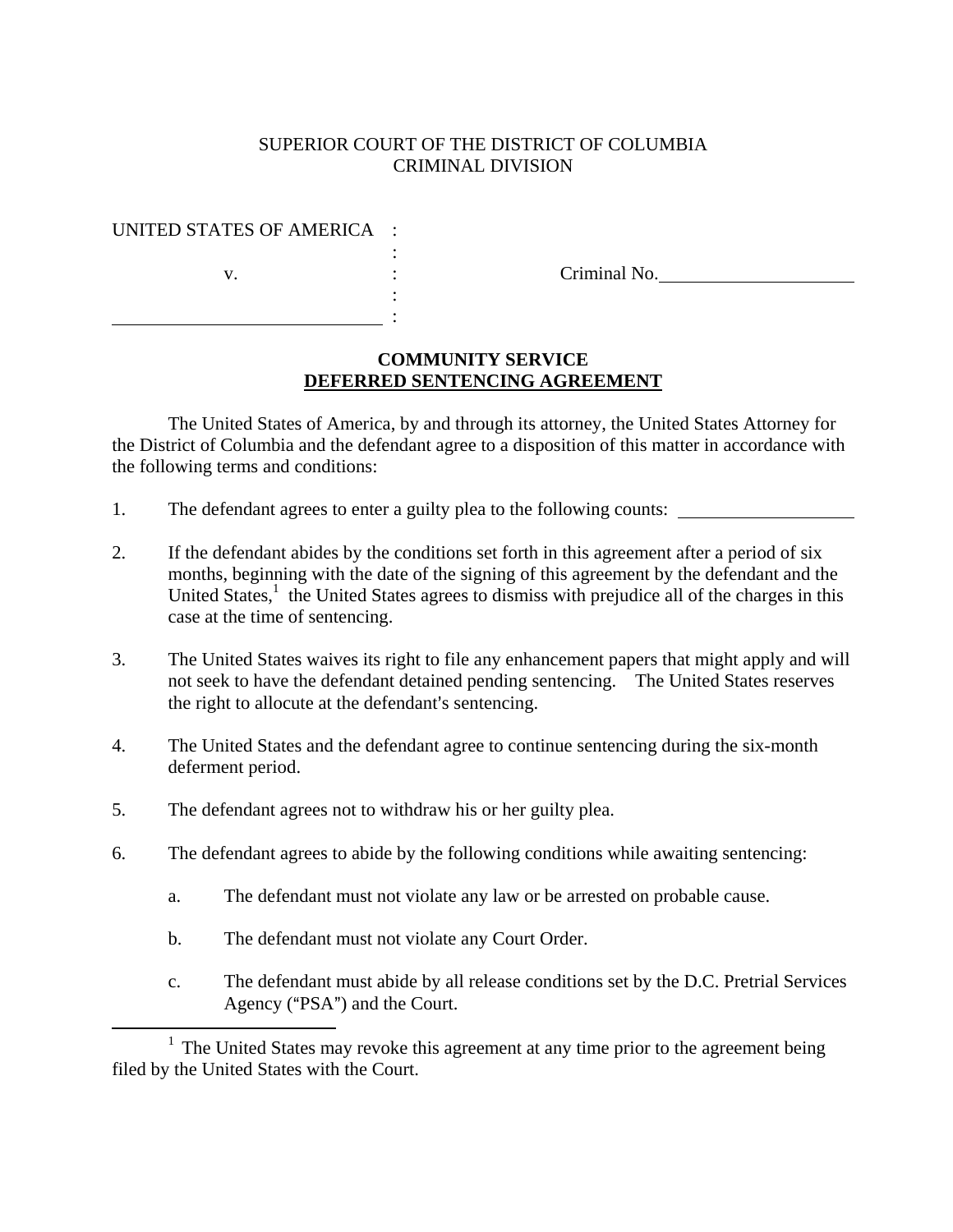| d. | Community Service: The defendant must perform 48 hours of verified community      |
|----|-----------------------------------------------------------------------------------|
|    | service in Washington, D.C. to be completed within the six-month deferment period |
|    | as directed by the Community Court's Community Service Program (CSP) at D.C.      |
|    | Superior Court. Any community service completed other than at the direction of    |
|    | the CSP will not be honored.                                                      |
|    |                                                                                   |
| e. | In addition, the defendant must abide by the special conditions set forth herein: |
|    |                                                                                   |

Stay Away - The defendant must stay away from:

Curfew - The defendant must abide by a curfew of:

Restitution - The defendant will pay restitution in the amount of \$

to

l

l

Other Conditions:

- 6. If the United States determines that the defendant has violated any condition of this agreement, the United States will move the Court to proceed to sentencing on the charges to which the defendant pleaded guilty.
- 7. The determination of whether the defendant has violated any of the conditions in this agreement rests exclusively with the United States.
- 8. The defendant is unaware of any physical or mental condition that would prevent his/her full participation in the Program [performing community service] (or, if applicable, he/she has fully disclosed to USAO any and all factors that would limit participation in the Program)... In consideration for admission into the Program, and upon being fully advised by counsel, the defendant expressly waives any and all claims in law and/or equity for personal injury and/or death that may arise against the United States and/or the Downtown D.C. Business Improvement District or other community service site as a result of his/her participation in the Program. This waiver shall be binding upon the defendant's heirs, assigns, executors, administrators, and/or successors in interest.

Date:

Assistant United States Attorney